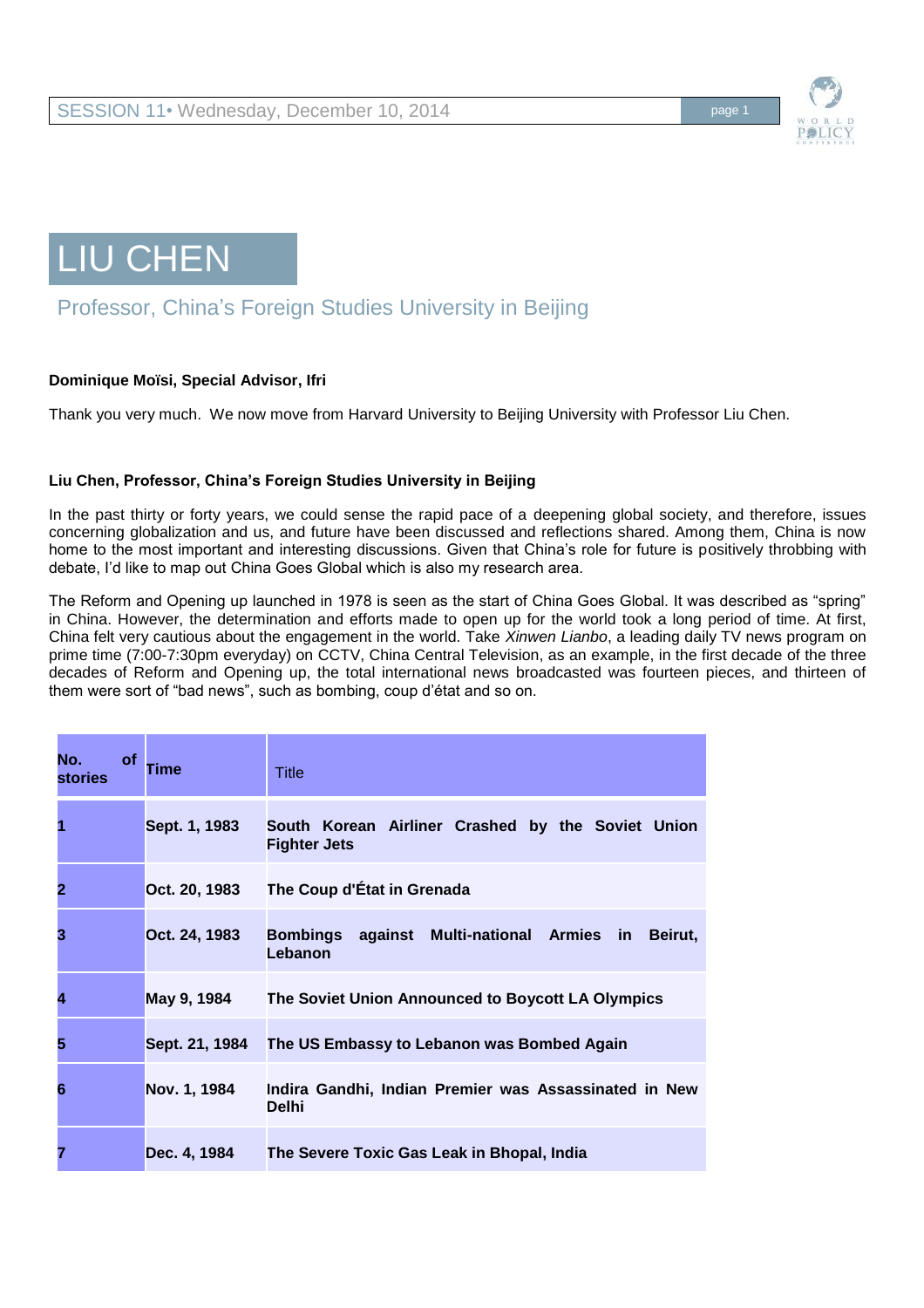| B  | Mar. 11,1985         | Chernenko, General Secretary of the Communist Party<br>of Soviet Union Passed Away     |
|----|----------------------|----------------------------------------------------------------------------------------|
| 9  | <b>June 1, 1985</b>  | The Hijacking Incident in Beirut Resolved and the<br><b>American Hostages Released</b> |
| 10 | <b>June 18, 1985</b> | 17 European Countries Initiated Eureka Organization                                    |
| 11 | Aug. 13, 1985        | A Japanese Boeing 747 Crashed                                                          |
| 12 | Aug. 16, 1985        | Japanese Prime Minister Nakasone Visits the Yasukuni<br><b>Shrine</b>                  |
| 13 | Oct. 2,1985          | <b>Israel Bombed the Headquarters of Palestine Liberation</b><br>Organization          |
| 14 | Nov. 15,1985         | <b>Halley's Comet Appeared Again</b>                                                   |

Also, the policy decisions on China Goes Global are not made easily. Instead, it has undergone a lot of arguments and doubts. This is my historical review of the eight Third Plenary Sessions of NPC since 1978 on China Goes Global. It can be seen that, in 1998, when the Price Reform was confronting challenges and many serious problems in China, the term "Opening up" did not appear in the communiqué of that year.

| <b>Time</b> | Name of the conference           | <b>On Opening up</b>       |
|-------------|----------------------------------|----------------------------|
| 1978        | Third Plenary Session of 11th CC | Opening up proposed        |
| 1984        | Third Plenary Session of 12th CC | <b>Enlarge Opening up</b>  |
| 1988        | Third Plenary Session of 13th CC | Deepen Opening up          |
| 1993        | Third Plenary Session of 14th CC | Enlarge Opening up further |
| 1998        | Third Plenary Session of 15th CC |                            |
| 2003        | Third Plenary Session of 16th CC | Going global               |
| 2008        | Third Plenary Session of 17th CC | Enlarge going global       |
| 2013        | Third Plenary Session of 18th CC | Opening up propels Reform  |